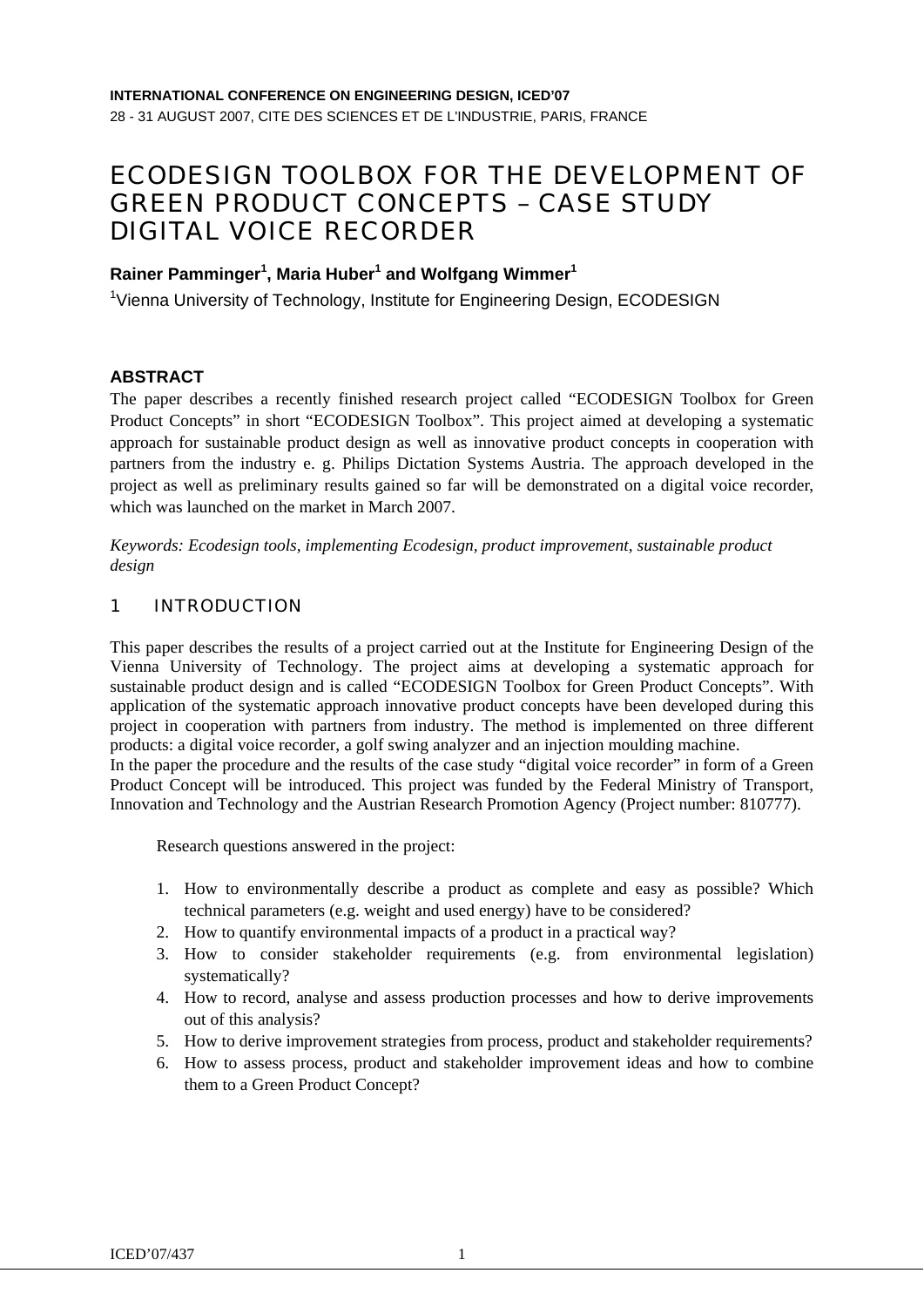#### 2 DESCRIPTION OF THE METHOD

The ECODESIGN Toolbox combines three different approaches, namely environmental requirements from product and process view and stakeholder requirements, to achieve a Green Product Concept. A Green Product Concept is obtained by the following six steps (Figure 1):

In the first, product description step system boundaries for the products to be analyzed have been defined and a schedule for the systematic description of the product by using environmental parameters has been worked out.

In the second, product assessment step the product was assessed to identify the life cycle phase which contributes most to the environmental impact. For this purpose the ECODESIGN Assistant [1] was applied which enables the application of Life Cycle Thinking. By using the data gained from the product description step the ECODESIGN Assistant identifies the life cycle phase with the largest environmental impact and suggests ECODESIGN improvement strategies for the product.

In addition to analysing the product a method called Holistic Process Optimization (HPO) has been developed in the third step. To achieve this optimization social, ecological and economical aspects have been considered. By integrating the process view into the Ecodesign process a more holistic view has been gained.

In the fourth step stakeholder requirements from retail and business to business (B2B) customers or employees have been taken into account. For analysing the stakeholder requirements parts of the method Quality Function Deployment (QFD) have been used. Additionally compulsory requirements from legislation were considered in this method as mandatory stakeholder requirements.

In the fifth step ECODESIGN improvement measures based on the suggested strategies from the Assistant have been developed. Further, appropriate process parameters and technical parameters derived from QFD have been taken into account as well.

Finally the results gained from the improvement step have been evaluated with a feasibility study for implementation. After evaluation the results have been gathered to frame an innovative Green Product Concept.

 The six steps have been completed and applied to the products of the cooperating partners from industry. The application of the ECODESIGN Toolbox and the achieved results for the digital voice recorder from Philips Dictation Systems Austria will be shown in the following.



*Figure 1. Six steps of the ECODESIGN Toolbox [2]*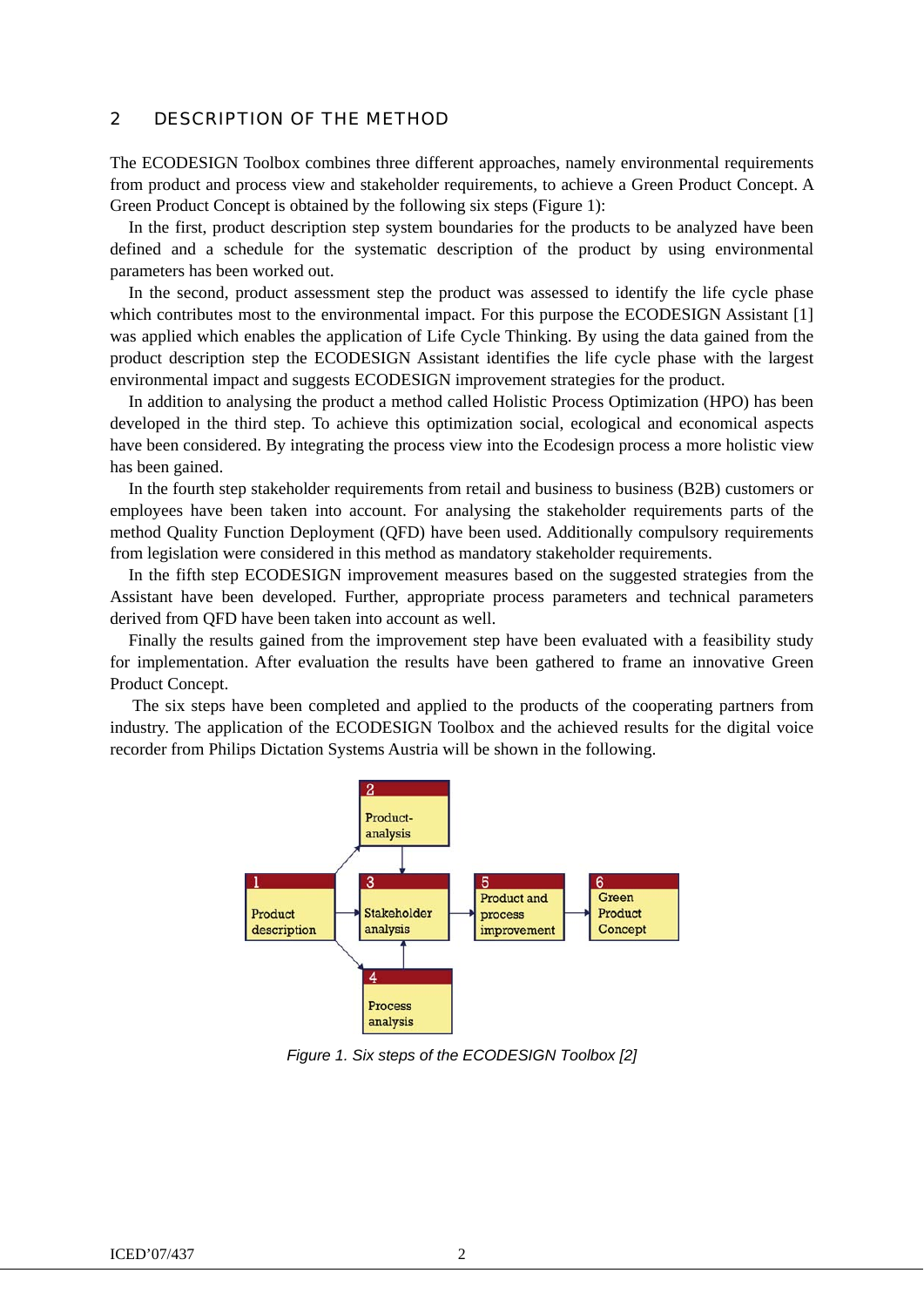# **2.1 Product description**

The analysed product is a professional digital voice recorder which is mainly used by doctors and lawyers. The voice is recorded in a special format and then transferred to the PC via using USB. The use scenarios can vary a lot. The estimated technical life time for the product is 4 years. The voice recorder consists of a body with buttons (plastics, aluminium, steel, etc.), electronic components (printed circuit board display, microphone, etc.) and is sold together with 4 cables for different countries, CD-Rom, power supply and 2 AAA-Batteries.

With the first step the product characteristics are described and documented in a quantitative and qualitative manner (Figure 2). Environmental parameters for classifying the product are selected and investigated. Environmental parameters are quantifiable parameters such as

- material input [kg]
- percentage of primary or secondary resources [%]
- energy demand [kWh] during manufacturing or use phase
- waste generation [kg]
- hazardous substances [kg]
- etc.

This step should contain all information needed for realizing the following analysis of the product, the manufacturing processes and the stakeholder requirements. The product description contains relevant information along the entire product life cycle: raw materials, manufacturing processes, distribution, usage and end of life.

| <b>Date</b><br>06.02.2007                                                                                                                                | <b>Product</b>            | <b>Name</b>        | Person in charge |          |                      |      |  |
|----------------------------------------------------------------------------------------------------------------------------------------------------------|---------------------------|--------------------|------------------|----------|----------------------|------|--|
| Digital voice recorder<br><b>XXX</b><br><b>XXX</b><br>A1 Product description for casing - metal<br><b>Gathering Data of external produced components</b> |                           |                    |                  |          |                      |      |  |
| <b>Components from supplier</b>                                                                                                                          |                           |                    |                  |          |                      |      |  |
| Name                                                                                                                                                     | Material                  | Production process | Amount           | MJ/kg    | Unit                 | Help |  |
| decoration<br>elements                                                                                                                                   | aluminium                 | punching           | 13,25            | 0,159    | [g]                  | 2    |  |
|                                                                                                                                                          |                           | anodising          | 18871            | 0.735969 | [mm²]                | 2    |  |
| Spring                                                                                                                                                   |                           | wire drawing       | 0,155            |          | [g]                  | ?    |  |
| Batterie springs                                                                                                                                         | spring steel, gold plated | wire drawing       | 0,407            |          | [g]                  | 2    |  |
|                                                                                                                                                          | spring steel              | gold plating       | 420              |          | $\lceil mm^2 \rceil$ | 2    |  |

*Figure 2. Step 1 - Product description* 

# **2.2 Product analysis**

The product analysis has been carried out by using and adapting the ECODESIGN Assistant. The Assistant is an add-on to the ECODESIGN PILOT [3], which helps to classify products and which enables to apply Life Cycle Thinking (www.ecodesign.at/pilot). The Assistant helps to identify the life cycle phase with the highest environmental impact. Based on this classification it suggests appropriate ECODESIGN strategies for product improvement.

The Assistant asks for product specific data with the help of six forms. For each of the life cycle phases, i.e. raw materials, manufacturing, distribution, use and end of life, data can be entered in a separate form. The first form collects general data about the product such as the product life time or the definition of the functional unit, see Figure 3.

With the data from the product description the Assistant is able to identify the product type. There are five different product types depending on which life cycle phase contributes most to the environmental impact of the product (raw material, manufacture, transport, use or disposal intensive). Based on the product data input the ECODESIGN Assistant identifies the special characteristics and critical aspects of the product.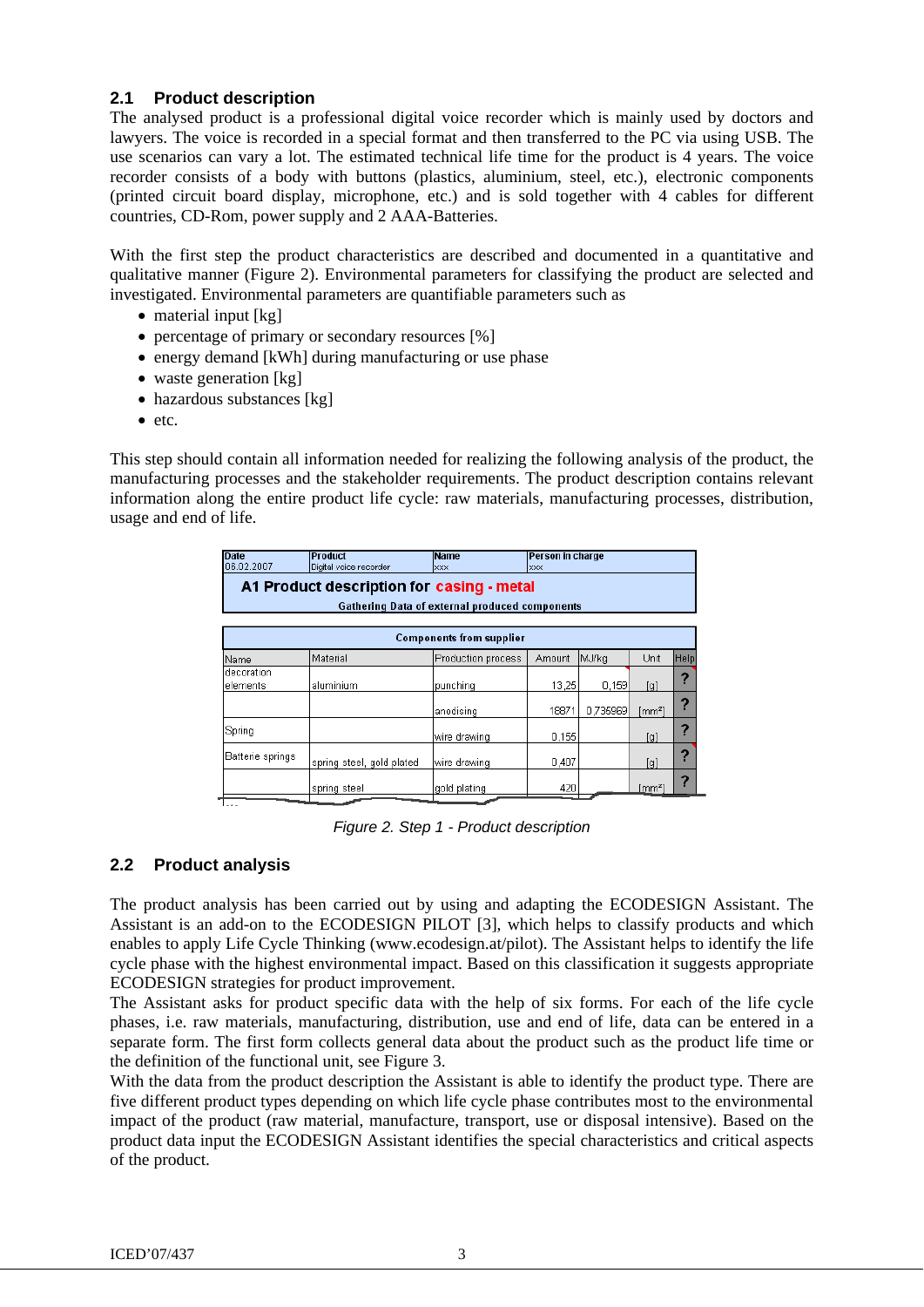| <b>ECODESIGN</b><br>online $PILOT$                                                                                                                                                                                                                                                                                                                                                                                                                                 | <b>INTRODUCTION</b><br>$@$ $\bullet \bullet \bullet \bullet \text{ } \triangle \text{ } \blacksquare$ |                                                                                                                               |       |              |                                                                                                                | PILOT                                                                                  | <b>ASSISTANT</b> |
|--------------------------------------------------------------------------------------------------------------------------------------------------------------------------------------------------------------------------------------------------------------------------------------------------------------------------------------------------------------------------------------------------------------------------------------------------------------------|-------------------------------------------------------------------------------------------------------|-------------------------------------------------------------------------------------------------------------------------------|-------|--------------|----------------------------------------------------------------------------------------------------------------|----------------------------------------------------------------------------------------|------------------|
| <b>Assistant</b>                                                                                                                                                                                                                                                                                                                                                                                                                                                   |                                                                                                       |                                                                                                                               |       |              |                                                                                                                |                                                                                        |                  |
| Description $\blacktriangleright$                                                                                                                                                                                                                                                                                                                                                                                                                                  |                                                                                                       | Raw Material Manufacture                                                                                                      |       | Distribution | Product Use                                                                                                    | End of Life                                                                            | Result           |
| The ECODESIGN assistant will<br>support you in finding suitable<br>strategies to improve your product.<br>Please complete the six forms below<br>and indicate key data of your product.<br>As a result you will be able to identify<br>the product type and appropriate<br>ECODESIGN improvement strategies;<br>a direct link gets you to the<br><b>ECODESIGN PILOT checklists.</b><br>The data you indicate will not be stored<br>or used in any form whatsoever. |                                                                                                       | <b>Product Name</b><br>Vnice Becoder<br><b>Product Life Time</b><br>4<br><b>Eunctional Unit</b><br>per year<br>aoto next form | years |              | 1 h dictation time, 4 h per day, 250 days<br>quantity (e.g. washing 5 kg laundry, heating one liter of water,) | The functional unit of a product describes the product's main function and indicates a |                  |

*Figure 3. Step 2 - Product analysis with the ECODESIGN Assistant [1]* 

Further, the ECODESIGN Assistant recommends strategies for the improvement of the product. The strategies are divided into high priority strategies which should be realized since they lead to a significant product improvement and additional recommended strategies which can be realized at a later time. The corresponding checklists are derived from the ECODESIGN PILOT and can be used for generating improvement ideas for the product.

In the mentioned project the Assistant has been further developed and expanded. First the database has been updated with additional data for materials and processes. Second the results gained by the Assistant can be, among the ECODESIGN checklists for further improvements, visualized in a graph with quantified data. In this graph the relative environmental impact per life cycle phase of a product are displayed and the product type can be identified as well.

In the mentioned project the Assistant has been further developed and expanded. The Assistant is now based on Cumulative Energy Demand (CED), where the existing database has been updated with additional data for materials and processes based. This energy data have been simulated by using the LCA software SimaPro [4] with the EcoInvent [5] database. Further, the results gained by the Assistant can be, among the ECODESIGN checklists for further improvements, visualized in a graph with quantified data. In this graph the relative environmental impact per life cycle phase of a product is displayed and the product type can be identified.

## *Results gained with the ECODESIGN Assistant*

The voice recorder is classified as type D: *"use intensive product"* which means that the product has its most environmental impact during its use phase (Figure 4).



*Figure 4. Step 3 - Environmental profile of the digital voice recorder [1]* 

The achieved result for the digital voice recorder depends on the considered use scenario as well as the energy management of the device. In the analysis above it is assumed that the recorder is used for 4 hours a day and 250 times a year over 4 years. The energy needed is supplied by AAA alkaline batteries. The voice recorder needs 800 batteries for its estimated life time.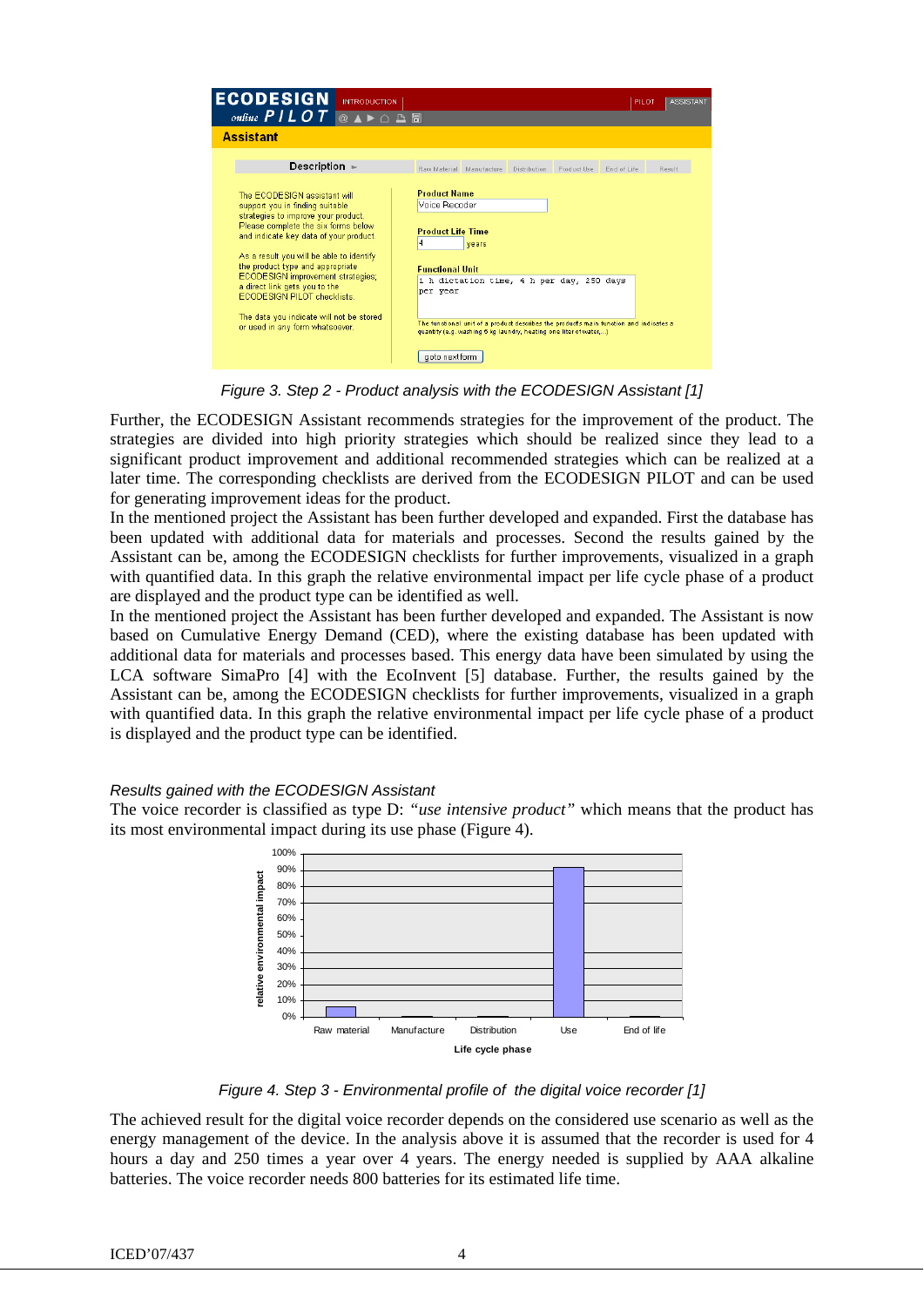#### *Results of environmental product analysis:*

The suggested strategies with high priority for the improvement of the voice recorder are:

- Reduction of energy consumption at use stage
- Avoidance of waste at use stage
- Ensuring environmental safety performance

Additionally recommended improvement strategies for the voice recorder are derived from the Assistant:

- Optimizing product functionality
- Improving maintenance

These strategies are linked to the checklists of the ECODESIGN PILOT and are used in step 5 for product improvement (see 2.5).

## **2.3 Stakeholder analysis**

The stakeholder requirements are derived from customer and market requirements as well as from existing and upcoming environmental laws and directives. The voice of the customer is usually one of the strongest; a company has to fulfil the customers' needs in order to sell its products. Environmental aspects can be an essential issue, in many cases they are not or the awareness is just starting. The requirements from all named stakeholder are listed and then transferred into technical parameters (Figure 5) by using Quality Function Deployment (QFD) [6]. The relation between stakeholder requirements and design parameters has to be identified and rated ( $0 =$  no relation, 1 = weak relation, 3  $=$  average relation,  $9 =$  strong relation). This should be done in teamwork to achieve a agreed opinion. Together with the weighted stakeholder requirements the importance of each design parameter can be calculated by multiplying for each column the assigned relation factor with the weighting factor of each row and summing up. The technical parameters with the highest rankings are used for product improvement in the next step. For each parameter a suitable strategy of the ECODESIGN PILOT is assigned.



*Figure 5. Step 4 - Quality Function Deployment [7]* 

*Results of the Stakeholder Analysis –QFD - most important requirements* 

- Software
- Compatibility with other systems
- Use of energy during use
- Materials used, etc.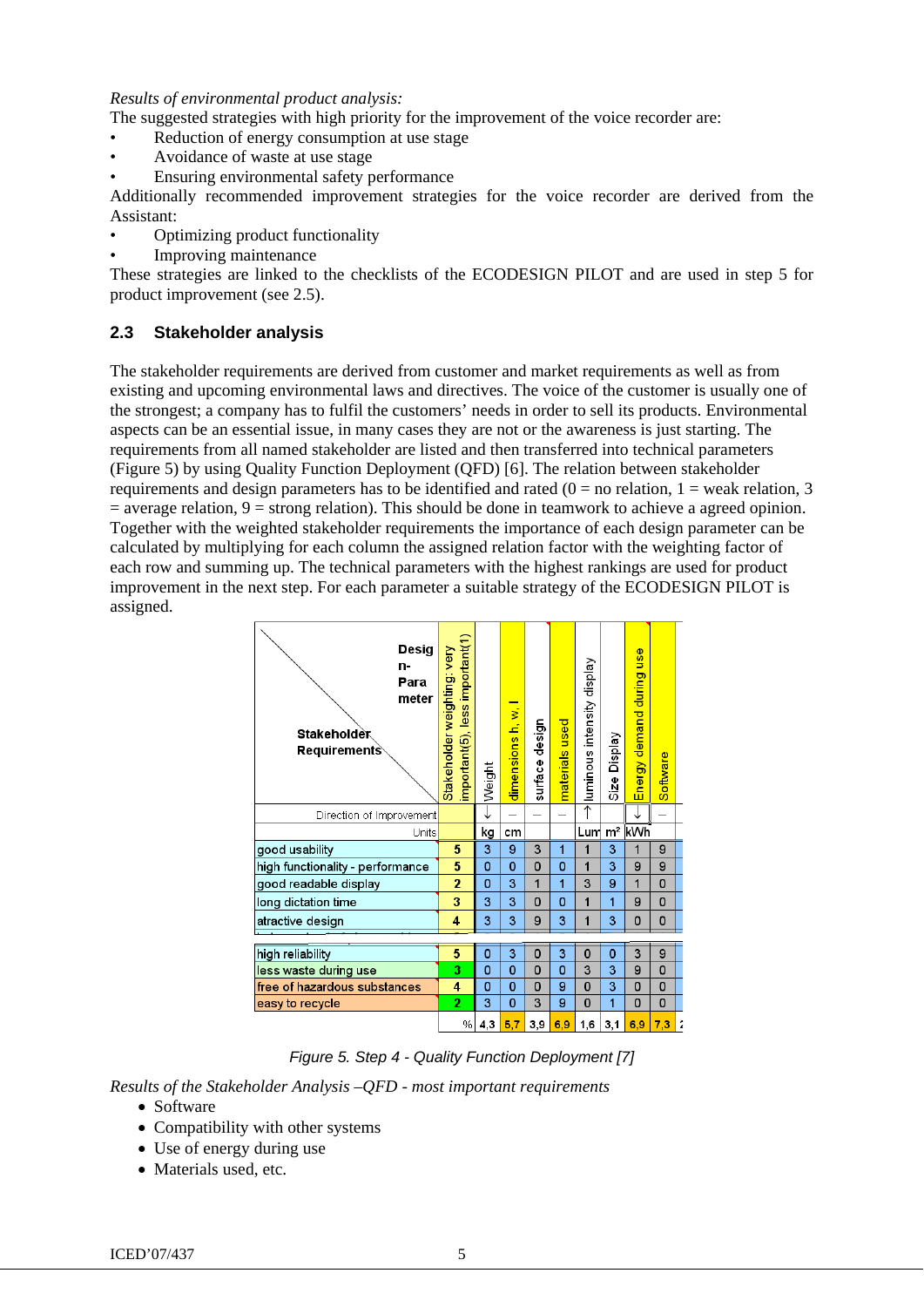Additionally to QFD specific stakeholder requirements from legislations e.g. in the field of electronics such as the European WEEE directive [8] or the new upcoming EuP directive [9] are considered in the ECODESIGN Toolbox for Green Product Concepts. These requirements are investigated, listed and used in step 5 for product improvement.

*Results Stakeholder analysis – Legal requirement- most important requirements* 

- Restriction of using lead (RoHS)
- Secure tack-back, collection and treatment (WEEE)
- Supply of information for users and treatment facilities (WEEE)
- etc.

# **2.4 Process analysis**

The Holistic Process Optimization (HPO) investigates the production processes of the considered product. The integration of the production allows a more holistic view of the environmental impact of a product. As a result interdependencies of the production and the product design are displayed. E.g. the selected material determines the production processes and the waste generation. The design and functionality of a product predicts the input materials and the manufacturing in turn.

This method includes in- and output flow sheets for materials and energy. To get good comparable results special process ratios have been calculated e.g. resource efficiency or percentage of different overhead energies related to the total energy consumption. The ratios can be used on one hand for the process quality and on the other hand for finding potential improvements for the product. For example if the input/output ratio of raw materials is quite low it could be a result of a production process producing a lot of waste but it also could result from the product development department, where to much material for processing is calculated.

On the other hand a risk assessment of working materials on behalf of toxic effects, fire danger, danger for the environment, possibilities of explosions, etc. is applied in the toolbox. The input data can be gathered from the material safety data sheet.

As there is no manufacturing activity besides assemblage and testing the results for the process analysis bear rather low improvement potential at Philips Dictation Systems. The manufacturing processes at the other two partners from industry have been investigated more in detail.

*Results of the process analysis:* 

• PVC is used in the packaging material at their supplier. This should be replaced for a simple recycling process.

## **2.5 Product and process improvement**

In this step it will be discussed how to derive improvement ideas from process and product view and from stakeholder requirements. The results of the previous steps, the analysis of the product, the stakeholder and the production process present the input for the central part of the ECODSIGN Toolbox: product improvement. By using the Ecodesign strategies of the ECODESIGN PILOT [3, 10] product improvements are derived.

The Product Investigation, Learning and Optimization Tool (PILOT) which is available under www.ecodesign.at./pilot help product developer to find specific improvement strategies and suitable Ecodesign tasks to improve products in terms of environmental considerations.

The PILOT defines up to 19 different strategies which help improving the different product types. Depending on the life cycle phase with the most environmental impact, different improvement strategies for the product are necessary. Additionally improvement strategies for the parameters derived from QFD or improvement parameter derived from process analysis can be formulated.

The results from the previous steps present the basis for the improvement strategies and idea generation process for implementing: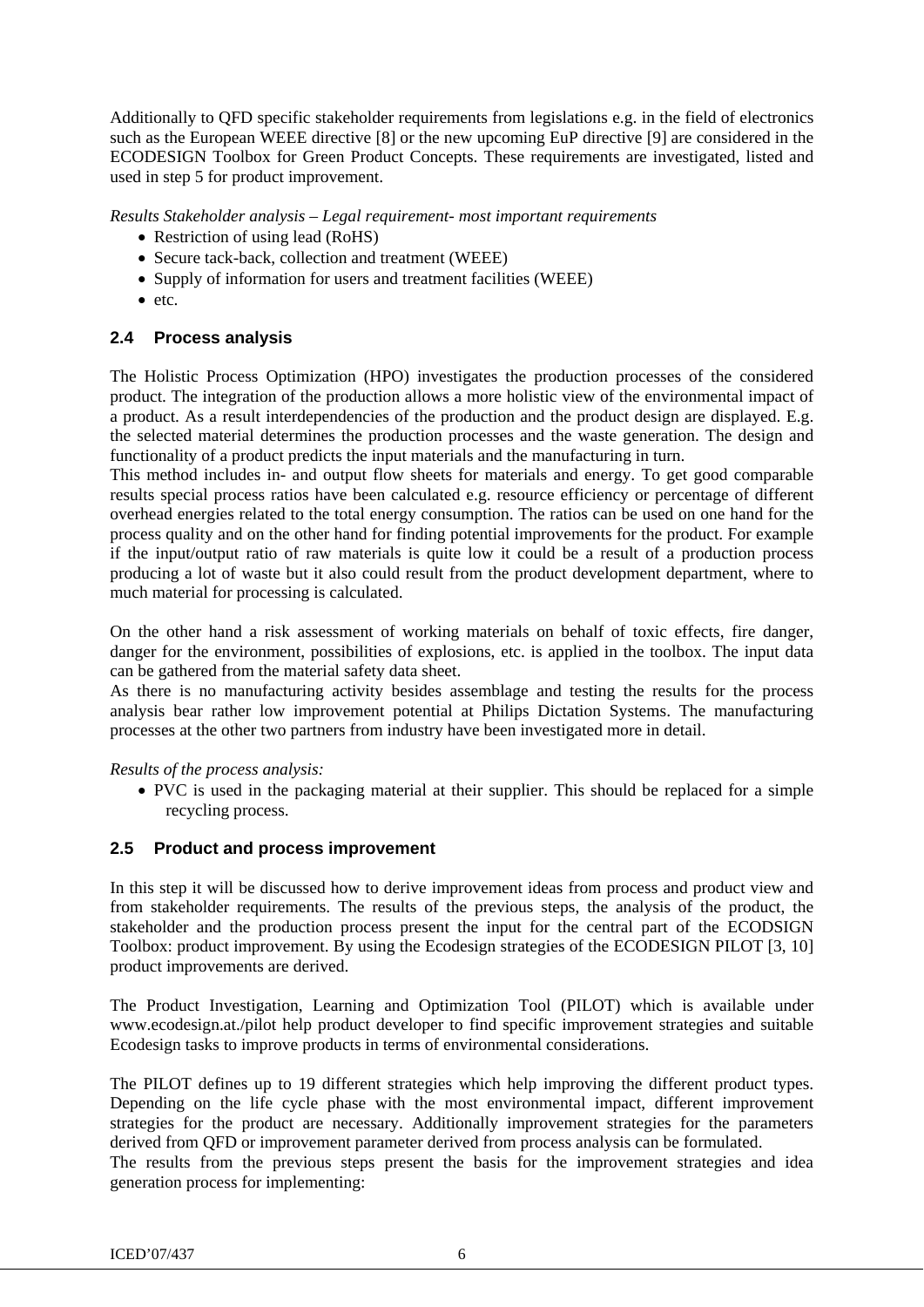*Product analysis with ECODESIGN Assistant and PILOT* 

- Reducing consumption at use stage
- Ensuring environmental safety performance
- Avoidance of waste at use stage

*Stakeholder analysis with QFD* 

- Improvement of software usability
- Compatibility with other systems
- Use of energy during use
- Materials used

*Stakeholder analysis with legal requirements* 

- Restriction of using lead (RoHS)
- Secure tack-back, collection and treatment (WEEE)
- Supply of information for users and treatment facilities (WEEE)

*Process analysis with Holistic Process Optimization* 

• Avoid PVC waste in production

For the improvement strategies the PILOT provides a checklist of improvement measures, which helps the product development team in evaluating the tasks and getting first ideas for product improvement. For each measure an assessment question can be found, where the relevance and the fulfillment of the measure have to be evaluated. If the calculated priority is high the measure should be chosen for further product improvement.

In the project the product improvement ideas have been worked out within the companies in creativity sessions by using the ECODESIGN PILOTs checklists. In Figure 6 the measure "Minimize energy demand at use stage by choosing an adequate principle of function" of the strategy "Reducing consumption at use stage" is shown.

|                                                                               | Has an energy-efficient principle of function been chosen for the product?                                                                                                                    |                                                                                                               |                                                                                                          |                                                                                       |                   |  |  |
|-------------------------------------------------------------------------------|-----------------------------------------------------------------------------------------------------------------------------------------------------------------------------------------------|---------------------------------------------------------------------------------------------------------------|----------------------------------------------------------------------------------------------------------|---------------------------------------------------------------------------------------|-------------------|--|--|
|                                                                               |                                                                                                                                                                                               | What is the main function of the product? How is energy<br>supplied? What energy transformation processes are | Relevance (R)                                                                                            | <b>Fulfillment (F)</b>                                                                | Priority (P)      |  |  |
|                                                                               | involved in the product's service life? Is energy transformation<br>efficient? Are there other principles able to fulfill the required<br>function? What is the energy balance for each case? |                                                                                                               | $\odot$ very important (10)<br>$\bigcirc$ less important (5)<br>$\bigcirc$ not relevant ( 0 ) $\bigcirc$ | $O$ ves $(1)$<br>$O$ rather yes $(2)$ .<br>$O$ rather no $(3)$<br>$\mathbb{Q}$ no (4) | 40<br>$P = R * F$ |  |  |
|                                                                               | Minimize energy demand at use stage by choosing an adequate principle of<br>Measure<br><b>function LEARN</b>                                                                                  |                                                                                                               |                                                                                                          |                                                                                       |                   |  |  |
| Alternative type of lightning by using LEDs<br>Idea for<br><b>Realization</b> |                                                                                                                                                                                               |                                                                                                               |                                                                                                          |                                                                                       |                   |  |  |

*Figure 6. Step 5 – ECODESIGN PILOT [10]* 

The generated improvement ideas for implementation are listed in Table 1 according to the selected strategies.

| <b>Product and process improvement</b><br>digital voice recorder                |                                                                                                            |  |  |  |
|---------------------------------------------------------------------------------|------------------------------------------------------------------------------------------------------------|--|--|--|
| Derived strategies and appropriate measures                                     | Improvement ideas for implementing – What to do?                                                           |  |  |  |
| <b>Product analysis</b>                                                         |                                                                                                            |  |  |  |
| Reducing consumption at use stage                                               |                                                                                                            |  |  |  |
| Minimize energy consumption at use stage by increasing<br>efficiency of product | • Use of energy efficient components<br>• Redesign of the electronics<br>• Minimizing stand-by consumption |  |  |  |
| Make possible use of renewable energy resources at use<br>stage                 | • Energy supply for the cradle using photovoltaic                                                          |  |  |  |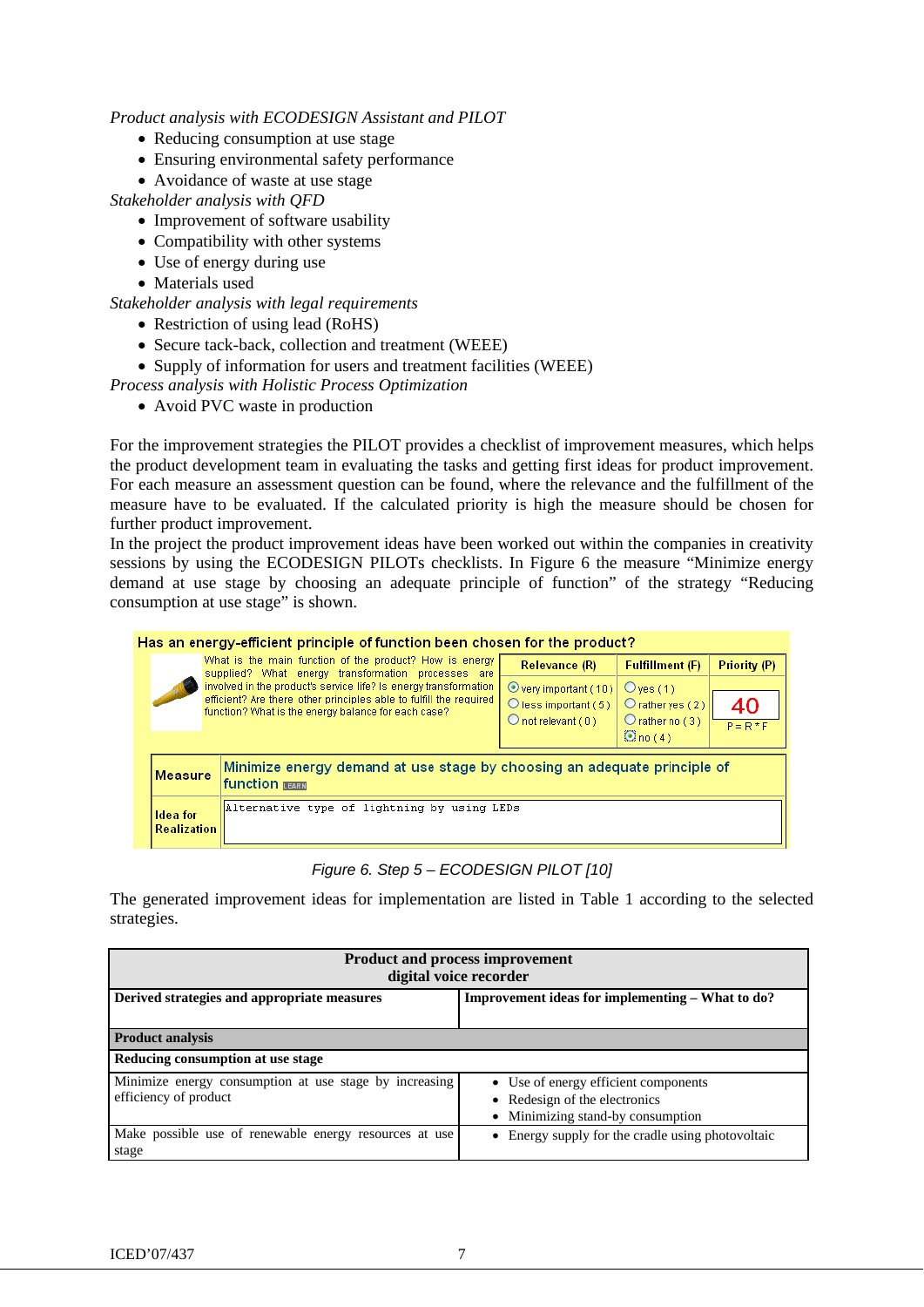| Minimize energy demand in the use stage by choosing an<br>adequate principle of function | Possibility to turn LCD display on and off<br>Optimize sleep modus<br>• Reduce power loss during charging<br>• Alternative energy supply (rechargeable batteries)                                                                        |  |  |  |
|------------------------------------------------------------------------------------------|------------------------------------------------------------------------------------------------------------------------------------------------------------------------------------------------------------------------------------------|--|--|--|
| Avoidance of waste at use stage                                                          |                                                                                                                                                                                                                                          |  |  |  |
| Avoid and/or minimize waste at use stage                                                 | • Use of rechargeable batteries                                                                                                                                                                                                          |  |  |  |
| <b>Process analysis</b>                                                                  |                                                                                                                                                                                                                                          |  |  |  |
| Improvement of supplier packaging                                                        | • Force supplier not to use PVC for packaging for an<br>improved recycling process                                                                                                                                                       |  |  |  |
| <b>Stakeholder requirements</b>                                                          |                                                                                                                                                                                                                                          |  |  |  |
| <b>Stakeholder requirements - QFD</b>                                                    |                                                                                                                                                                                                                                          |  |  |  |
| Improvement of software usability                                                        | • Intuitive, self-explanatory software, user interface                                                                                                                                                                                   |  |  |  |
| Compatibility with other systems                                                         | • Improving data processing interface                                                                                                                                                                                                    |  |  |  |
| <b>Restriction of using lead - RoHS</b>                                                  |                                                                                                                                                                                                                                          |  |  |  |
| Usage of lead free product parts                                                         | • Certifications from subcontractors for lead free parts<br>(resistors, printed circuit boards, etc) have been<br>obtained.                                                                                                              |  |  |  |
| Investigation of the existing soldering machine on lead-free                             | • Usage of lead-free soldering                                                                                                                                                                                                           |  |  |  |
| usage                                                                                    | • Reduction of hand soldering points                                                                                                                                                                                                     |  |  |  |
| <b>Secure treatment according to WEEE</b>                                                | • Joining a collection system                                                                                                                                                                                                            |  |  |  |
| Product conception for recycling                                                         |                                                                                                                                                                                                                                          |  |  |  |
| Improving recycling                                                                      | • Use PS, ABS and PP which can be recycled with a<br>rate of nearly 100%<br>• Shell technique – using just one shell, one material<br>for the outer parts and not a plastic part as body<br>and additionally aluminum as design elements |  |  |  |
| Improving disassembly                                                                    | • Changing fasteners                                                                                                                                                                                                                     |  |  |  |

 *Table 1. Step 5 - Product improvement strategies and appropriate ideas for implementation* 

# **2.6 Green Product Concept**

The sixth step of the toolbox leads into the development of a Green Product Concept for the products analyzed. Various improvement measures are generated and evaluated in terms of effort (cost, time, etc.), benefit (environment, security, etc.) and risk for implementation.



*Figure 7. Evaluation of derived ideas*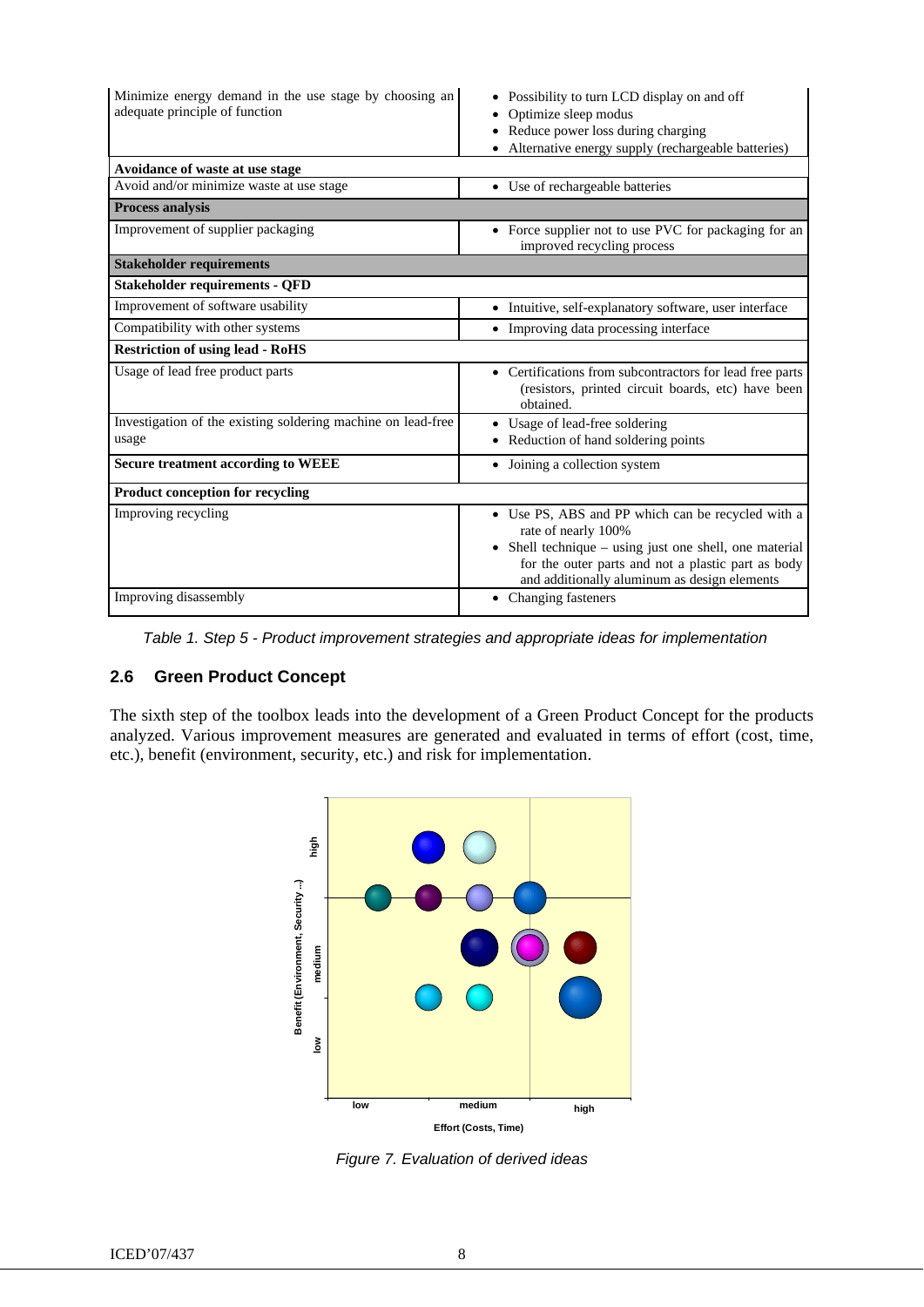In the diagram in Figure 7 the ideas are evaluated in terms of effort to achieve product improvement and environmental benefit. Only those ideas with a good effort/benefit ratio are used for the Green Product Concept. After this improvement ideas have to be evaluated in terms of design and quality requirements.

For the digital voice recorder the following product improvement ideas have been selected and applied on the recent product model of the digital voice recorder with market launch March 2007.



*Figure 7. Voice Recorder Previous and New Model* 

#### **Reducing energy consumption at use stage**

- Due to the use of energy efficient components the energy used for operating the digital voice recorder could be reduced by 25 %.
- The type of lightning system could be changed to LEDs. This leads to an energy reduction of 20% for lightning the display.
- For additional energy savings there is now the possibility to turn the LCD display on and off.
- The optimization of the sleep modus leads to an energy reduction of the sleep time over 50 %.
- The stand-by consumption could be minimized via USB cable charging (comp. interdependencies with material reduction).
- With the use of rechargeable batteries the energy consumption and waste generation during the use phase decreases to a high extent and improves the environmental profile of the digital voice recorder significant.

#### **Material reduction**

- The material consumption of the charger could be minimized via USB cable charging.
- Multifunctional components consume less material for the same functionality e.g. integrating the power supply into the cradle (Base station).
- The voice recorder is delivered with only one cable with local adapters for different countries.

## **Product conception for recycling**

- The shell technique has been optimized. The use of just one mono material for the outer parts makes material recycling possible and leads to material reduction.
- The reduction of the variety of components via multifunctional parts (inner cage holding most of the components) leads to a high reduction of the assembly costs.
- Separable connection techniques make easy assembly and disassembly possible (no glued connections for holding display, speaker and decoration elements, reduction of soldering points)
- Easy disassembly with a regular screw driver is possible.